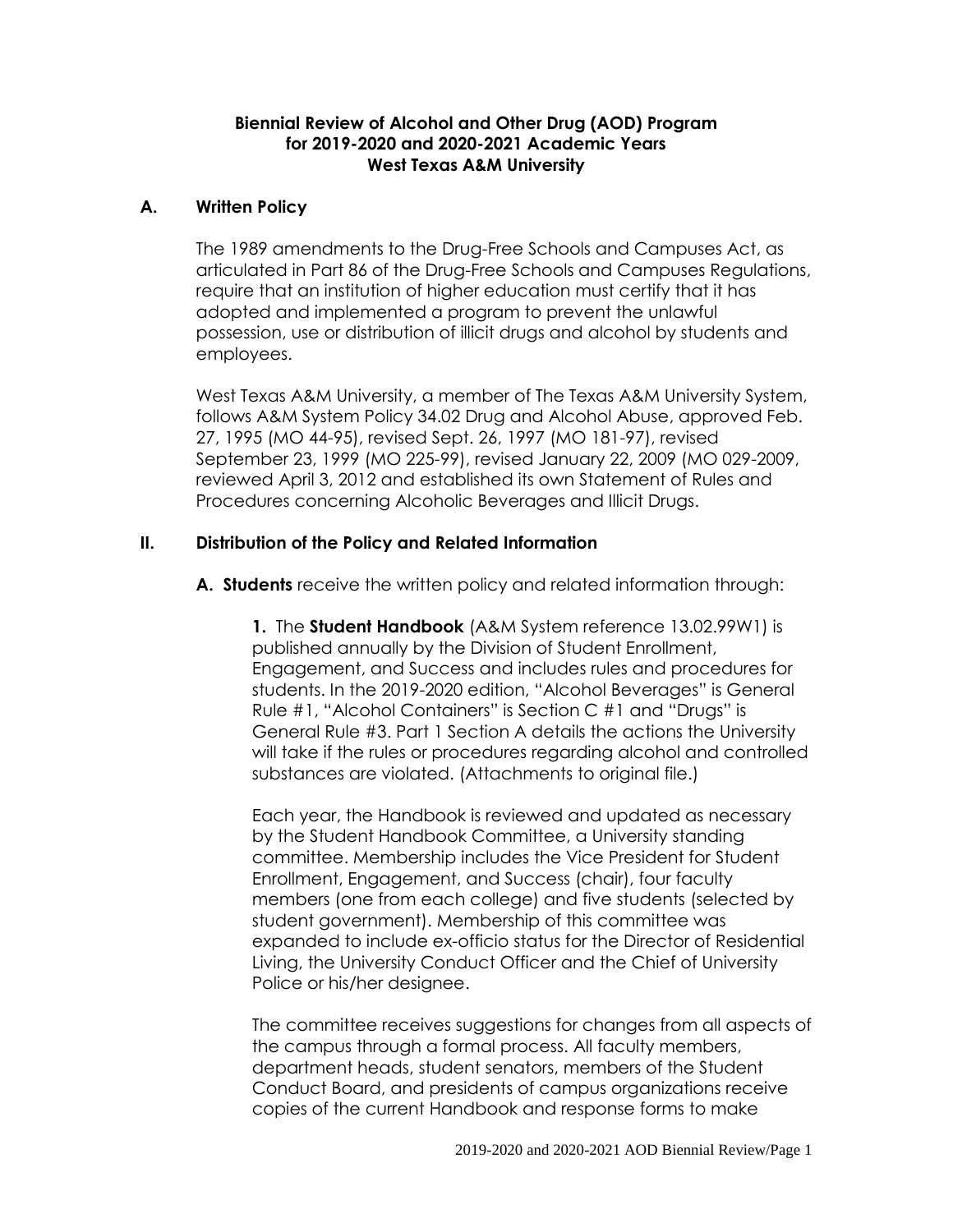suggestions for changes. The committee reviews and evaluates all suggestions and makes final recommendations for changes to the president/CEO of the University. All changes to the written policy for alcohol and other drugs are made through this process.

**2.** The **Crime Awareness and Campus Security Act** was created in 1990 and renamed the Jeanne Clery Act in 1991. It requires colleges and universities to disclose their security policies, keep a public crime log, publish an annual crime report and provide timely warnings to students and campus employees about crime posing an immediate or ongoing threat to students and campus employees. The law also ensures certain basic rights for victims of sexual assault and requires the U.S. Department of Education to collect and disseminate campus crime statistics. Several amendments to the Clery Act over the years have added additional policy statements and required training in prevention and awareness of criminal offenses such as sexual assault, stalking, dating violence and domestic violence. The annually published **Campus Security and Fire Safety Report,** is a means of compiling and distributing information concerning campus crimes and residential fire safety, safety checklists, emergency phone numbers, policy statements, descriptions of emergency campus services and information about non-stranger rape and the abuse of alcohol and other drugs. The report is compiled in the summer of each year and coordinated by the Clery Coordinator. The report is reviewed by the Assistant Vice President for Risk Management/Compliance, Chief of the University Police Department, the Vice President of Research and Compliance and the Vice President for Student Enrollment, Engagement, and Success. A **Drug-Free Campus** section is prepared, in full, as part of the Campus Security and Fire Safety Report. (Attachments to original file.)

Both the Campus Security and Fire Safety Report and the Student Handbook are available online at [www.wtamu.edu/reports.](http://www.wtamu.edu/reports) Hard copies of either are available upon request in the Office of the Vice President for Student Enrollment, Engagement, and Success. An electronic copy of the Student Handbook is provided to students and is also available on the University's website. All students, faculty and staff receive an email notice prior to October 1st to announce the availability of the latest online Campus Security and Fire Safety Report. This information is available to prospective students at the following link:

[https://www.wtamu.edu/about/campus/campus-safety-and](https://www.wtamu.edu/about/campus/campus-safety-and-security.html)[security.html,](https://www.wtamu.edu/about/campus/campus-safety-and-security.html) or by request at the University Police Department.

**B. Employees** receive the written policy and related information through: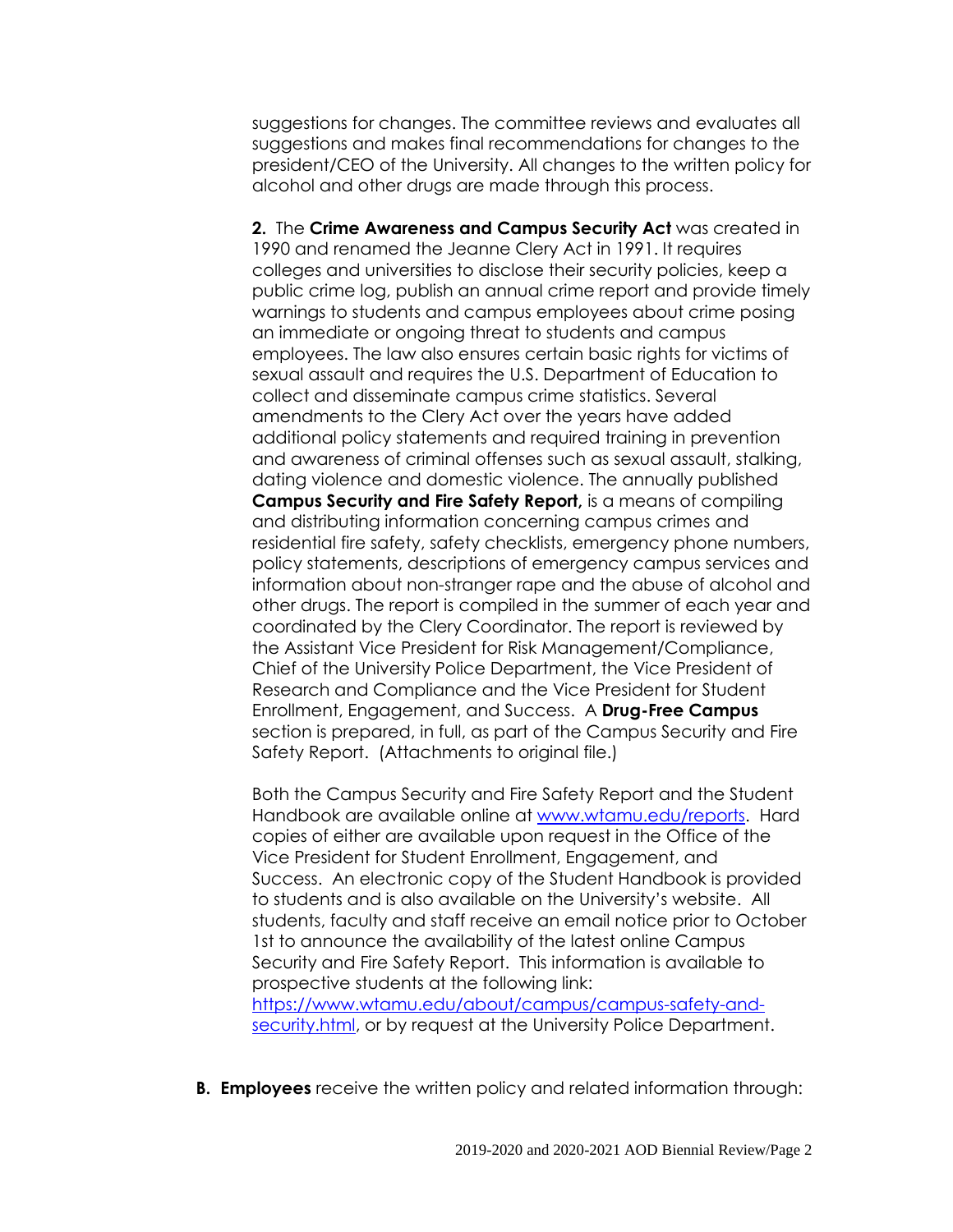**1. Employee Orientation Meetings**, which are conducted by the Office of Human Resources for all new employees at the time of employment. Each new employee is provided with The Texas A&M University System Policy 34.02 Drug and Alcohol Abuse and Rehabilitation Programs, the West Texas A&M University policy for an Alcohol and Drug-Free Workplace, information which addresses employer responsibilities and penalties for noncompliance, and a list of local assistance centers for those with problems involving alcohol and/or other drugs. Employees must indicate in writing that these documents have been received and further, that they will read the same. A printed copy of the Campus Security and Fire Safety Report link is provided in the Orientation packet. (Attachments to original file.)

**2. The Campus Security and Fire Safety Report is available online** at [www.wtamu.edu/reports.](http://www.wtamu.edu/reports) Hard copies are available upon request in the Office of the Vice President for Student Enrollment, Engagement, and Success. **All faculty and staff receive an email notice prior to October 1st** to announce the availability of the latest online Campus Security and Fire Safety Report. This information is made available to employees without email addresses and to prospective employees through a link on the Employment Opportunities page of the Human Resources website. Hard copies are available upon request in the Office of the Vice President for Student Enrollment, Engagement, and Success and from the University Police Department.

### **III. Methods of AOD Education**

**A. Residence Hall Staff and Programs**. A Resident Assistant (R.A.) is a student employed by residential living who lives on campus and acts as a resource for the students on their floor, wing or unit within their resident hall. These individuals are student leaders chosen to assist the residents, serving as a resource, mentor, friend, role model and community leader. Resident Assistants assist residents in adjusting to campus life and play a key role in creating an environment for students that is conducive to academic, personal and social growth. R.A.s develop social, educational and cultural activities for their residents that encourage involvement in the hall and on campus. They also enforce and educate students on University rules and regulations within the residence halls. There is approximately one R.A. for every 30-40 residents.

The R.A. staff receives training on prevention programs, recognition of AOD abuse behavior and on referral of students to the Student Counseling Services office on campus. Training programs for R.A.s are evaluated each semester and revised as necessary.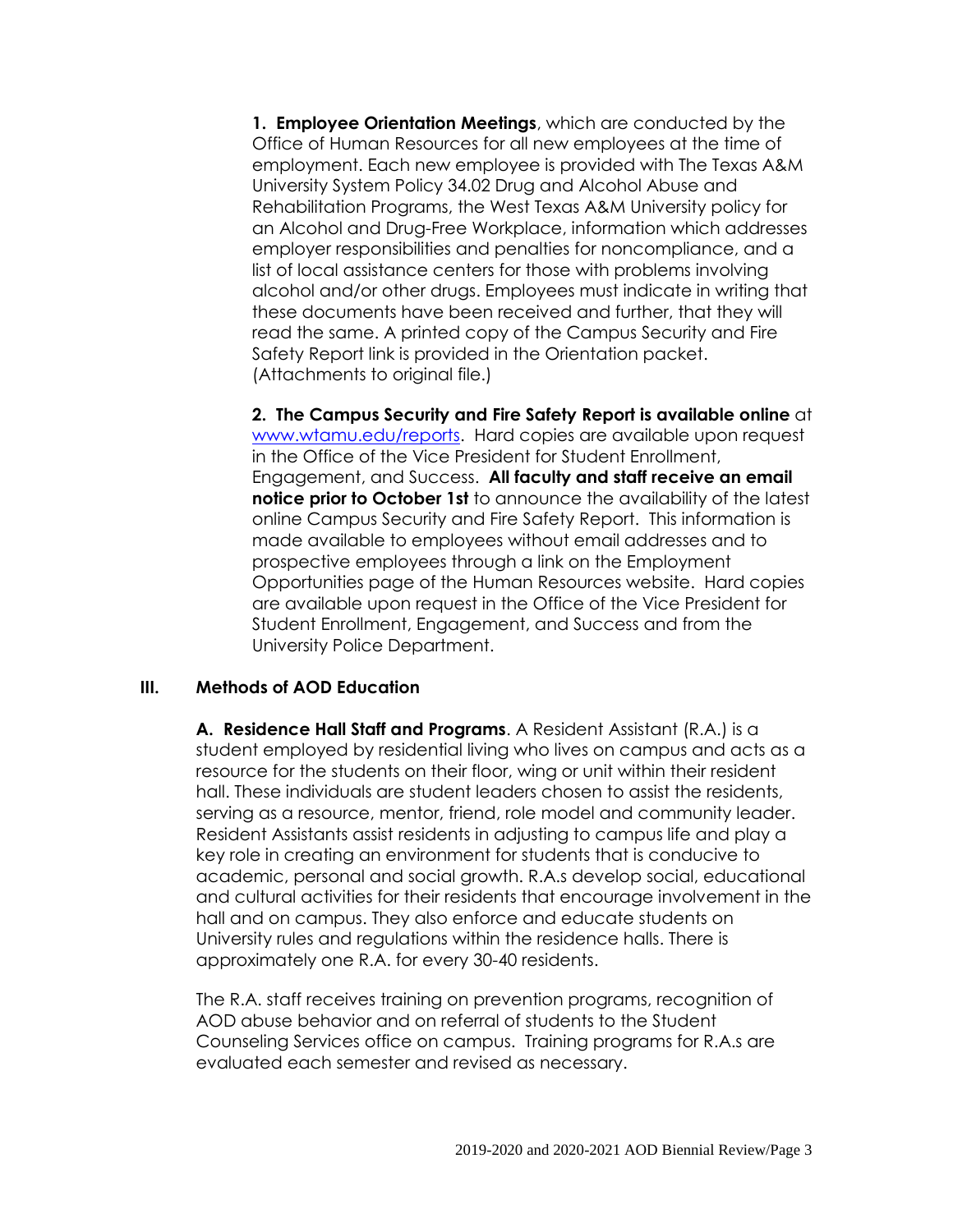The R.A. staff provides multiple programs each semester in the residence halls. Staff members attempt to provide programs that will not only create interaction in the community, but will address the various social issues facing students. Some of the AOD activities within the halls include narcotics programs and programs that address alcohol use/abuse. Each semester, the R.A. staff addresses alcohol use and consequences during their mandatory floor/unit meetings. The staff also posts signs in each hall concerning alcohol use, including DWI and DUI posters, "No Alcohol Allowed" notices and National Collegiate Alcohol Awareness Week information.

The residence halls are also involved with the University Police Department in an effort to educate the campus community and to enforce the alcohol/drug regulations. Every incident involving alcohol and/or drugs that occurs in a residence hall is immediately reported to the University Police Department.

**B. University Curriculum.** Many academic classes at West Texas A&M University now address the use and abuse of alcohol and other drugs. The issues of drug and alcohol use and abuse have been expanded into these courses now offered in several different programs of study.

BIOL 1406 Basic & Contemporary Biology I; BIOL 1408 Biology I for Nonmajors; BIOL 1411 Botany; BIOL 2402 Anatomy & Physiology II (Rex Lee); BIOL 3402 Cell Biology; BIOL 3303 Human Genetics; BIOL 3340 Reproductive Physiology; BIOL 3440 Anatomy & Physiology of Humans; BIOL 3451 Histology; BIOL 3452 Embryology; BIOL 4099 Internship in Healthcare; BIOL 4355/5355 Human Pharmacology; BIOL 4377 Toxicology; BIOL 4402 Cytotechnology; BIOL 7370 Endocrinology; BIOT 4402 Cytotechnology; COUN 6371 Psychopharmacology and Substance Abuse Treatment; CRIJ 1301 Introduction to Criminal Justice; CRIJ 1307 Crime in America; CRIJ/SOCI 3374 Victimology; CRIJ/SOCI 3384 Drug Abuse, Crime and Society; CRIJ 4334 Criminal Law; CRIJ/POSC 6340 The Criminal Justice System – An Overview; CRIJ 6374 Seminar in Rehabilitation and Reintegration; EDLD 6330 Special Populations; EDPD 3340 Educational Foundations; ENVR 4306 Hazardous Waste Site Assessment; ENVR 4377 Toxicology; ENVR 4404 Environmental Sampling & Interpretation; EPSY 3341 Educational Psychology; GEOG/GESC 3308 Environment and Man; IDS 1071 Elementary Group Dynamics; MUSI 2274 Music Therapy Practicum; MUSI 3279 Music Therapy; NSCI 2372 Integrated Science: Biology; NURS 3340 Nursing Pharmacology; NURS 3345 Pharmacotherapeutics Applied to Pathophysiology; NURS 3355 Cultural Competence for Health Promotion/Illness Prevention; NURS 4365 Population Focused Nursing Practice; PSYC 3320 Biological Psychology; PSYC 3322 Health Psychology; PSYC 4360 Abnormal Psychology; PSYC 4375 Theories of Counseling; PSYC 4324/5324 Psychopharmacology; PSYC 6312 Seminar in Biological Psychology; PSYC 6373 Psychological Interventions; PSYC 6099 Practicum in Psychology and Counseling; SES 2342 Personal Fitness Concepts; SES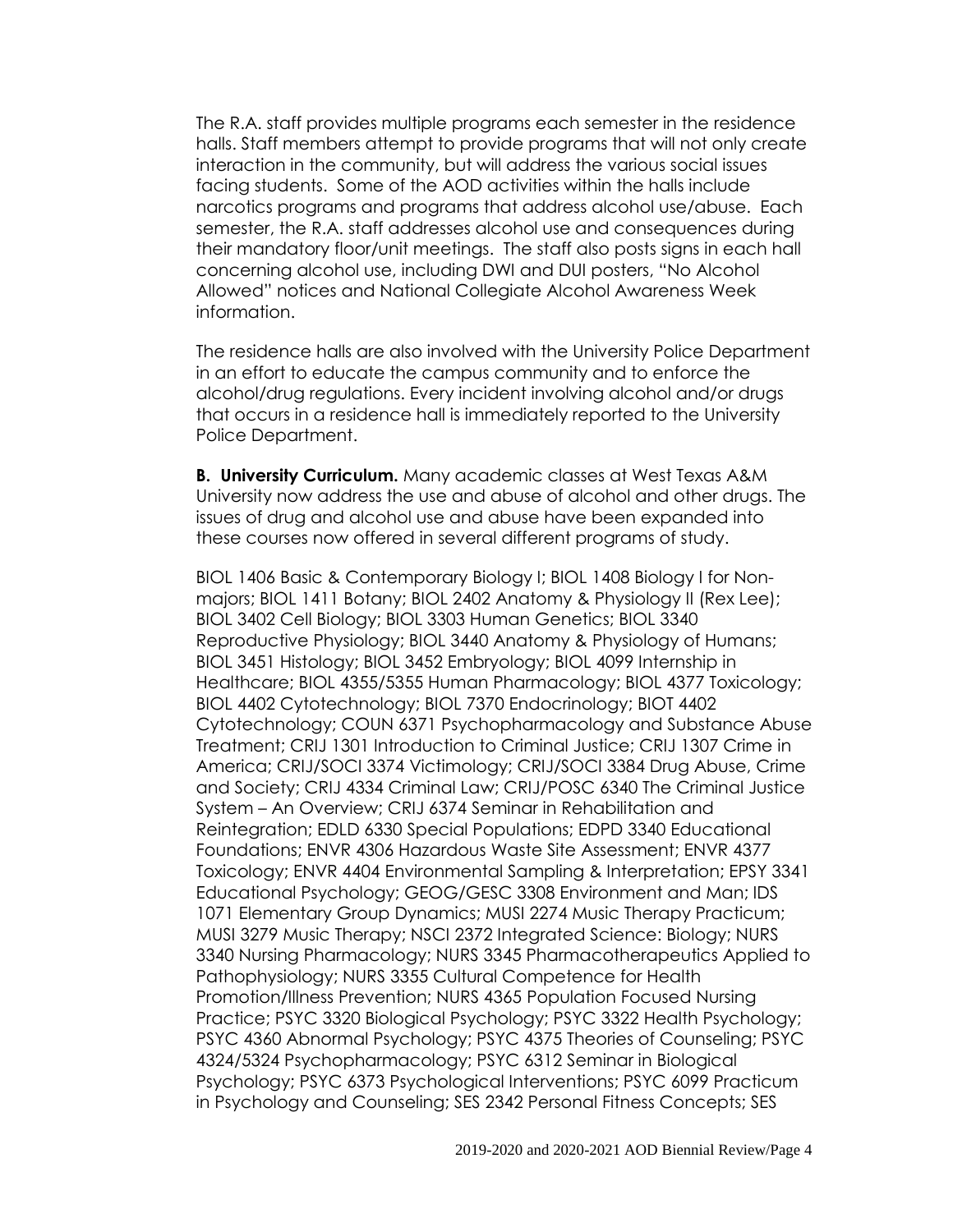3316 Drugs, Alcohol & Tobacco; SES 3325 Health and Wellness for Children; SES 3341 Physiology of Exercise; SES 4340 Sport & Exercise Testing; SOCI 1301 Intro to Sociology; SOCI 4302 Criminology; SOCW 2361 Intro to Social Work; SOCW 4380 Human Behavior in the Social Environment; SOCW 4383 Social Work Methods; SOCW 4303 Social Services to Children & Families; SOCW 4305 Social Services to the Aging

**C. Student Counseling Services.** The office of Student Counseling Services is available to assist students who are dealing with alcohol/drug issues. Students have 10 free sessions that can be used for personal counseling. Professional counselors are available to assist students with the issues that underlie addiction/abuse. A Substance Abuse Subtle Screening Inventory (SASSI) assessment tool is used to gain a more accurate view of the abuse/addiction. The counselors may also offer community referral resources for inpatient or outpatient care, if necessary. Student Counseling Services also has added Therapy Assisted Online, or TAO to their inventory in 2018. This resource allows any student to anonymously enroll in alcohol and other drug awareness modules. The hope is that this free resource will be a valuable tool in educating our students, but more work must be done on making students aware that this tool exists.

**D. Medical Services.** Student Medical Services often screen patients for alcohol use and abuse. This is conducted through a history form and through the process of doctor-patient interaction. If a problem is revealed, the patient is referred to Student Counseling Services, 12-Step recovery groups and, if necessary, inpatient treatment. The University physician frequently lectures to classes and groups on alcohol and drug abuse and their effects on students. Student Medical Services provides a subscription to an online magazine "Student Health 101" that uses Live Magazine technology to deliver health and wellness information in an interactive format that engages students. The subscription is available September – June each academic year. The topics are varying and the content is written for students and in many cases by student writers. Alcohol and other drugs are a topic frequented in the resource.

**E. Athletics.** The Department of Intercollegiate Athletics takes an active role in education regarding the prevention of drug and/or alcohol use and/or abuse by its student athletes. Initially, all recruits who take official visits are provided with a list of NCAA Banned Drug Classes including stimulants, anabolic agents, diuretics, street drugs and peptide hormones and analogues. Additionally, all student-athletes are provided with this list when they sign the NCAA Drug Testing Consent Form, which is required to practice and/or participate in intercollegiate athletics. The form provides each student athlete with NCAA rules and regulations regarding drug testing and sanctions imposed for positive drug tests. Each student athlete is provided with a Student-Athlete Handbook at the first of the academic year, and the handbook is also posted online at www.GoBuffsGo.com. The handbook addresses NCAA, University and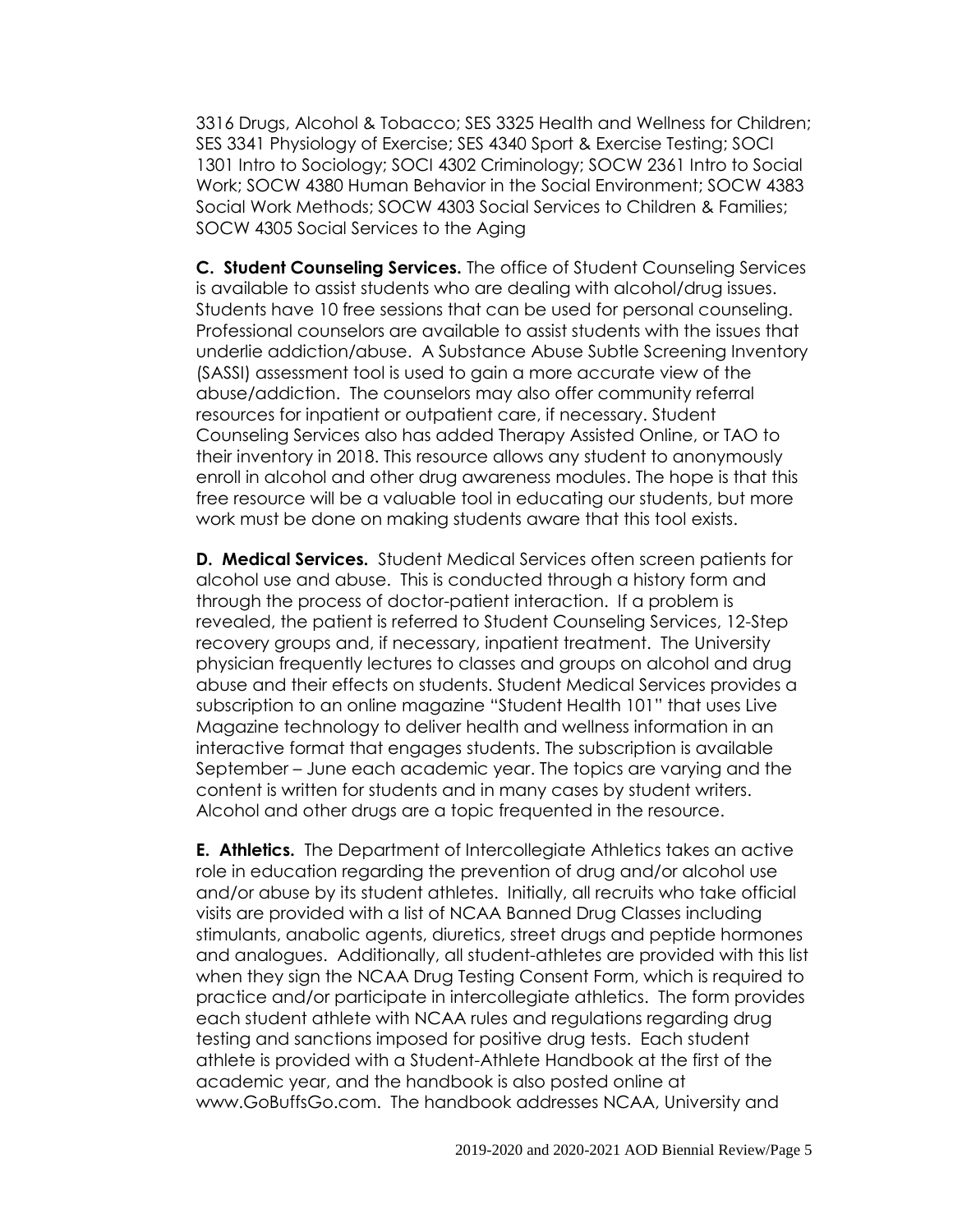Departmental policies regarding drugs, alcohol and tobacco. The NCAA and the athletics department conduct mandatory year-round drug testing of its student-athletes. This testing is done through the athletic training program. The NCAA tests for performance-enhancing drugs. The athletics department tests for both performance-enhancing and street/recreational drugs. The tests are conducted as a random sampling of all student athletes whose names appear on the official Institutional Squad List. The athletic department has a Safe Harbor instructional drugtesting program. The Safe Harbor program is in place to help studentathletes who have self-identified possible addiction to seek assistance in private. The NCAA offers a CHOICES Grant, for which member institutions may apply, and which provides funding for the development, implementation and evaluation of effective alcohol-education and prevention programs on college campuses. Additionally, all studentathletes will be required to complete the "myPlaybook" drug, alcohol and substance abuse education program, which consists of six online tutorial sessions administered by Drug Free Sport *(added January 1, 2012).* The lessons include: NCAA Banned Substances & Drug Testing, Alcohol, Marijuana, Performance Enhancing Drugs/Dietary Supplements, Tobacco, and Prescription/Over-the-Counter Drugs.

**Specific program content:** Effects of various substances on athletic performance, training, and recovery from injury, Strategies designed to increase drug-related knowledge and protective behavioral intentions, Strategies to correct perceptions that "everybody is doing it" regarding the prevalence and acceptability of alcohol and other drug use among student-athletes, standardized education on the NCAA banned substances, and a required NCAA drug education and testing video.

**F. University Police Department.** University Police Detectives, Corporals and staff provide approximately 20 programs per semester upon request for specific instructional classes, student organizations and to residence hall residents. The crime prevention programs include sexual assault, dating/domestic violence, stalking awareness and prevention; drug and alcohol awareness; self-defense; and general crime prevention.

**IV. Program Review.** The President of West Texas A&M University formed a standing University Committee to review the effectiveness of division AOD programs, coordinate promotional efforts, and encourage collaboration among departments and organizations. It is the charge of the AOD Committee to look at the broader picture of AOD issues (See Membership, Section VII).

In programs dealing with our students, coordinators have used internal and external research and studies for information on trends and issues relating to alcohol and other drug usage among youth. External studies indicate a significant level of alcohol consumption and drug use and dangerous drinking and driving behaviors among college students, as well as high school students. Students are coming to the college campus with established patterns of alcohol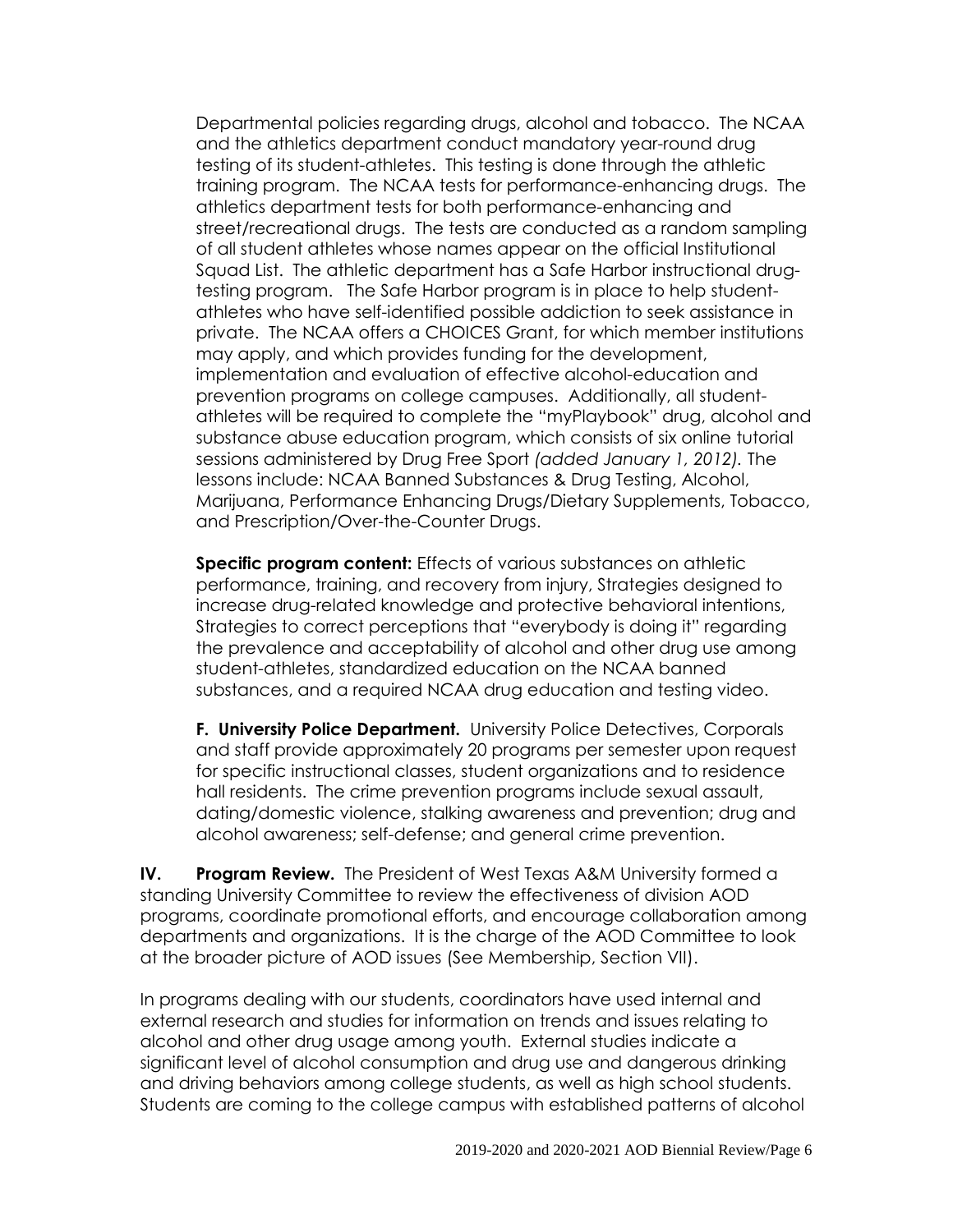and other drug use and abuse. To supplement this national information, the Core Alcohol and Drug Survey Long Form was administered on campus during the fall 2019 semester. Results from the survey indicated that eighty-five percent (85%) of West Texas A&M University students are aware of the campus rules and regulations regarding alcohol and other drugs; and seventy-four percent (74%) of our students said the campus is concerned about the prevention of drug and alcohol use.

West Texas A&M University currently uses, and is in the process of assessing 3<sup>rd</sup> Millennium Classroom's alcohol and marijuana classes for our first offenders. The programs, Alcohol Wise, AlcoholEDU, Marijuana Wise and Marijuana 101, are personalized, evidence-based online prevention interventions for Alcohol and Marijuana.

During the review process it was realized that the West Texas A&M University could be doing more to help raise awareness of the dangers of alcohol with our student body. As a result, Counseling Services implemented an online alcohol screening assessment through mentalhealthscreenin.org. The Psychology Club will help in distributing information and getting students to take the screening.

The biggest area for growth is through peer education. PULSE, the peer education organization at West Texas A&M University was inactive due to decreasing membership. However, the group will be reinstated during the 2021- 2022 academic year. This will bolster efforts of the university to use peers to help educate students on alcohol and other drug awareness.

All regulations (policies) are evaluated on an annual basis, while most programs are evaluated continually. Changes are made as required.

**V. Enforcement of Disciplinary Sanctions.** To ensure consistent enforcement of disciplinary sanctions, the University Conduct Officer trains conduct hearing officers, and the residence hall staff is trained by the Associate Director of Residential Living in the appropriate process and measures to take when dealing with AOD violations. This training takes place at the beginning of each fall semester.

**A. Sanctions are outlined in the Code of Student Life**. The Student Handbook requires students with a first offense for alcohol on campus to successfully complete a University-designated online alcohol awareness program, pay a \$50 registration fee and complete five community service hours. Students with a second offense (within any 12-month period) must pay a \$50 assessment administration fee, attend at least one assessment interview with a counselor from Student Counseling Services that might require testing to determine substance abuse/potential addiction and perform 15 community service hours as directed by the University conduct officer. A student with a third offense (within any 12-month period), within the discretion of the University conduct officer, may be suspended from the University for a minimum of one semester or may pursue enrollment in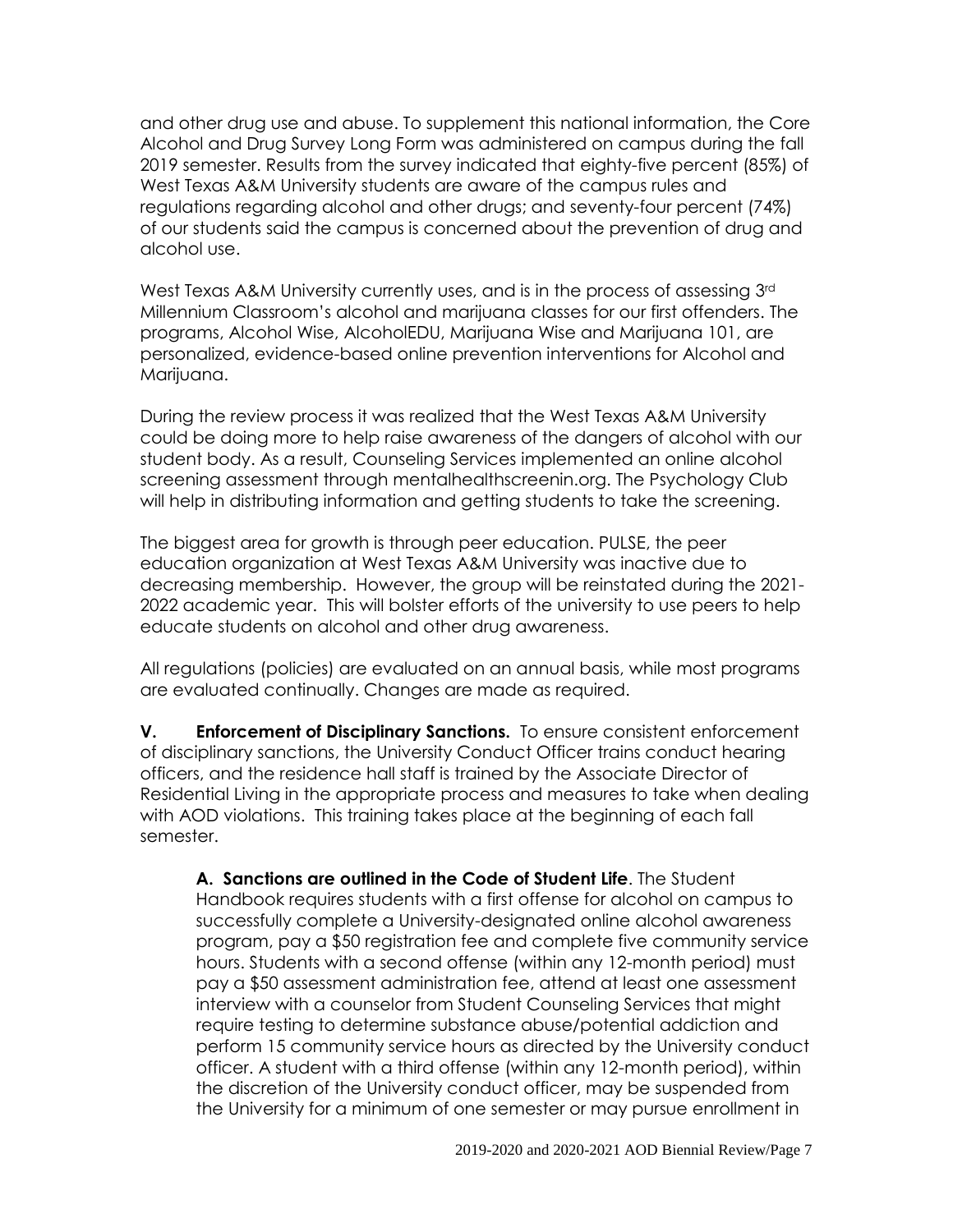and successful completion of an alcohol rehabilitation program approved by the University conduct officer.

**B. Online Alcohol/Marijuana Awareness/Abuse Class**. The Office of the Vice President for Student Enrollment, Engagement, and Success will assess a penalty to take an online Alcohol/Marijuana Awareness/Abuse Class to any student receiving a first-time offense of an alcohol or marijuana violation on campus. This class is offered through 3rd Millennium Classrooms and deals with the issues related to alcohol and drug abuse, as well as providing education to the student about responsible drinking and the potential dangers involved in alcohol and drug use. Any student receiving this penalty will contact the Office of Student Enrollment, Engagement, and Success to obtain the procedure for taking the class.

**VI. Reporting.** The University Police Department reports AOD incidents according to the Uniform Crime Reporting standards. Their records are reconciled with those maintained by the Office of the Vice President for Student Enrollment, Engagement, and Success. The data is prepared in calendar years, not academic years. The data that follows shows arrests and referrals and are broken down by "On-Campus," by "Non-Campus Buildings/Property," and by "Contiguous Public Property."

| <b>OFFENSE</b>                                                                    | Year | On.<br>Campus | Non-<br>Campus | <b>Public</b><br><b>Property</b> | <b>Total</b> | <b>Residential</b><br><b>Facilities*</b> |
|-----------------------------------------------------------------------------------|------|---------------|----------------|----------------------------------|--------------|------------------------------------------|
| <b>Liquor Law Arrests</b>                                                         | 2018 | 26            | 3              | 12                               | 41           | 20                                       |
|                                                                                   | 2019 | 48            | $\Omega$       | 21                               | 69           | 32                                       |
|                                                                                   | 2020 | 39            | 0              | 8                                | 47           | 37                                       |
| <b>Drug Law Arrests</b>                                                           | 2018 | 14            | 3              | 21                               | 38           | 10                                       |
|                                                                                   | 2019 | 21            | $\Omega$       | 16                               | 37           | 13                                       |
|                                                                                   | 2020 | 9             | $\Omega$       | 16                               | 25           | 7                                        |
| <b>Liquor Law Violations</b><br><b>Referred for Disciplinary</b><br><b>Action</b> | 2018 | 50            | 12             | 6                                | 68           | 47                                       |
|                                                                                   | 2019 | 42            | 0              | $\Omega$                         | 42           | 40                                       |
|                                                                                   | 2020 | 52            | 0              | 1                                | 53           | 51                                       |
| <b>Drug Law Violations Referred</b><br>for Disciplinary Action                    | 2018 | 34            | $\Omega$       |                                  | 35           | 28                                       |
|                                                                                   | 2019 | 20            | 0              | $\Omega$                         | 20           | 14                                       |
|                                                                                   | 2020 | 24            | 0              | 3                                | 27           | 23                                       |

\*Note: Residential Facility Statistics are a subset of the "on campus" category, i.e. counted in both categories.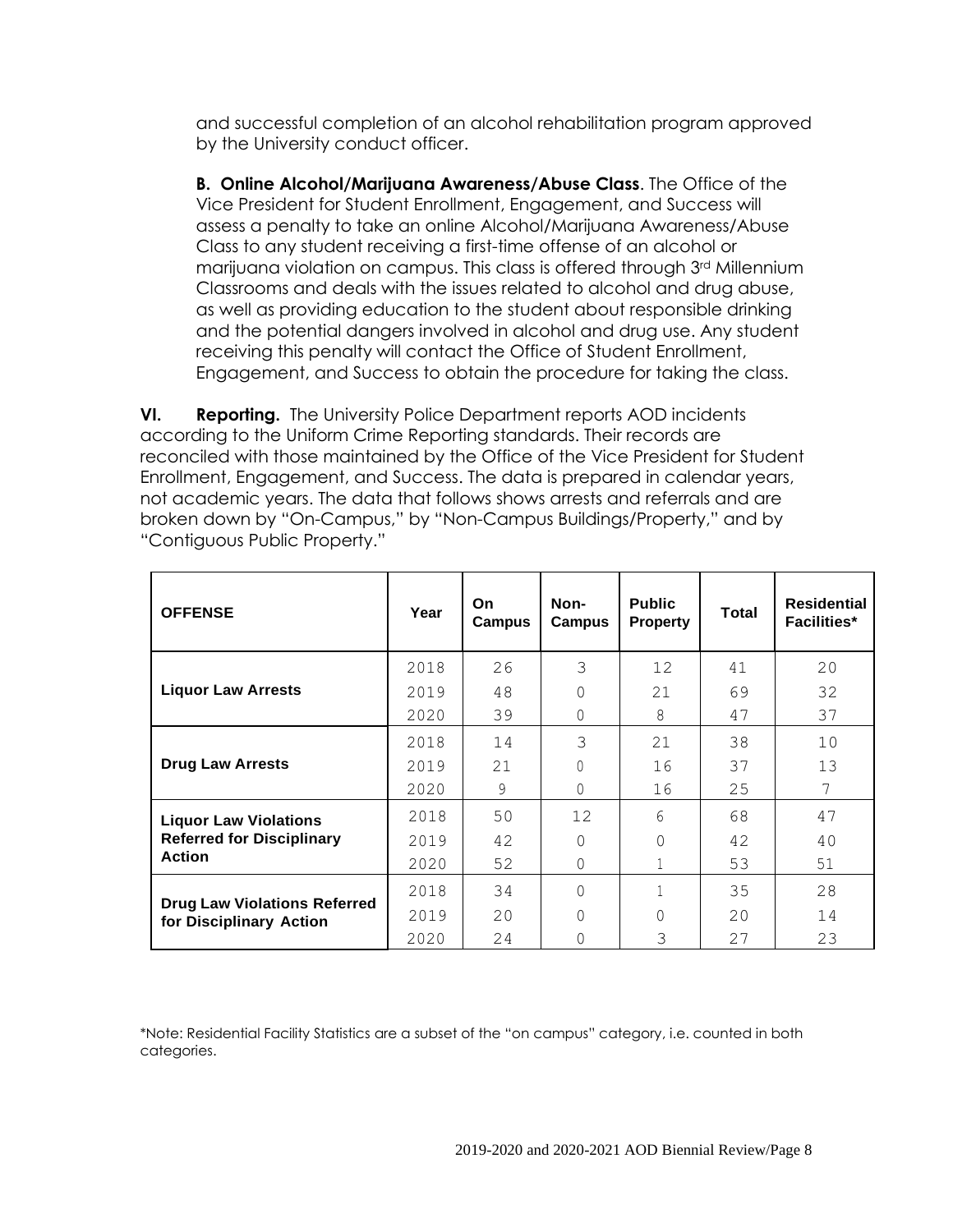# **VII. Mission and Membership of Alcohol and Other Drugs Committee.**

**Mission:** The Alcohol and Other Drugs Committee reviews the effectiveness and implementation of needed changes to the alcohol and other drugs program and ensures that the disciplinary sanctions for violating standards of conduct are enforced consistently.

**Membership:** The standing University Alcohol and Other Drug (AOD) Committee has representation from faculty, staff and students as follows:

2 Co-Chairs (appointed by the Vice President for Student Enrollment, Engagement, and Success) 4 Faculty with staggered terms (appointed by Faculty Senate) 4 Students appointed by Student Government PULSE Member Interfraternity Council Member Panhellenic Council Member Residence Hall Association Member Clery Coordinator Director of Athletics Student Counseling Services Staff Director of Student Medical Services Assistant Vice President for Student Enrollment, Engagement, and Success University Conduct Officer Assistant Director of Rec Sports Residential Living Staff Director of Personnel Services Ex-officio Member

For more information on the biennial review and any of its accompanying documentation, please contact:

The Office of the Vice President for Student Enrollment, Engagement, and Success West Texas A&M University WTAMU Box 60775 Canyon, TX 79016-0001 (806) 651-2050